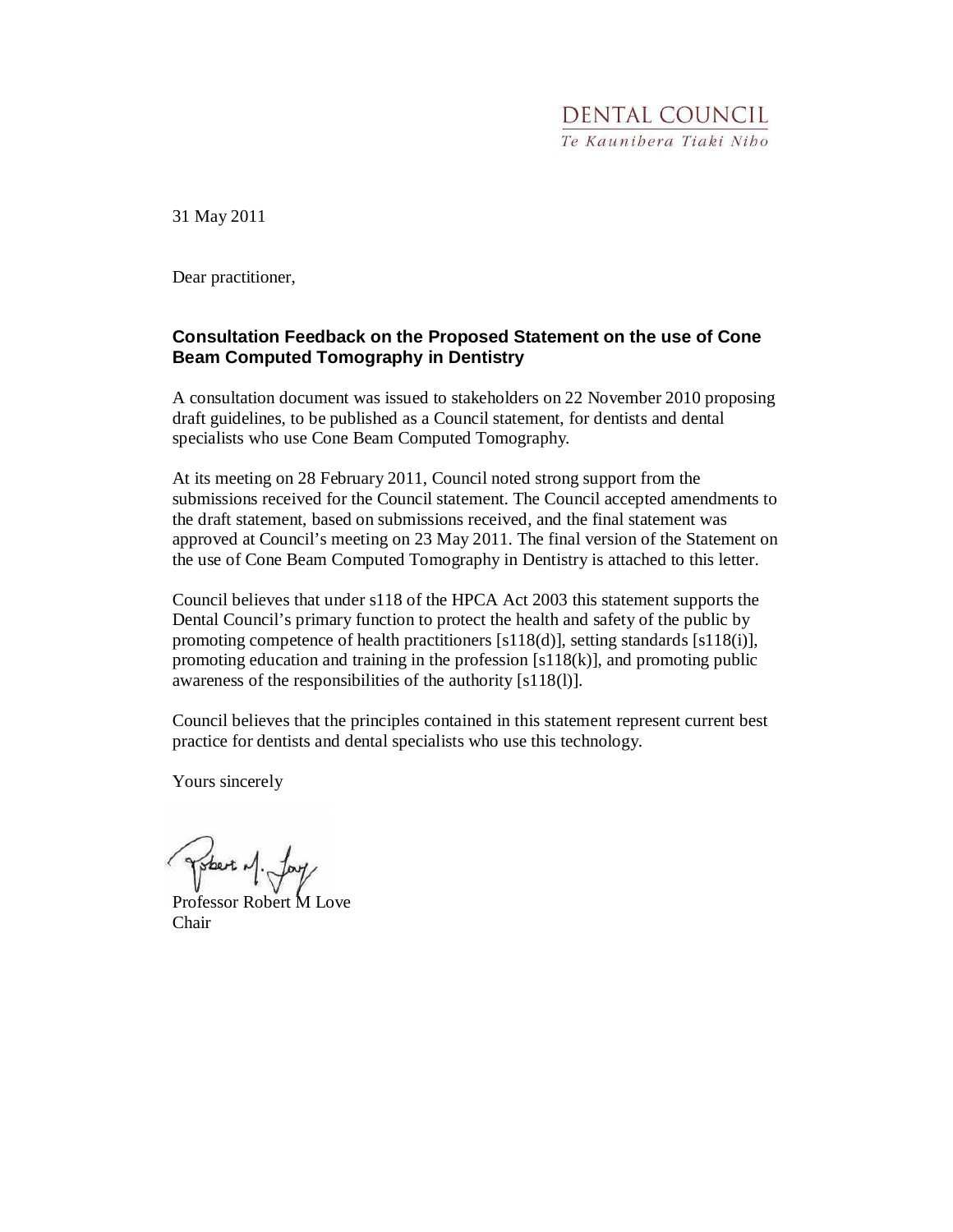# **Council Statement on the Use of Cone Beam Computed Tomography in Dentistry**

**Approved: May 2011** 

#### **Introduction**

Cone Beam Computed Tomography (CBCT) represents an advance for dental and maxillofacial radiology and is becoming increasingly popular in dental practice. The three-dimensional information appears to offer the potential of improved diagnosis for a wide range of clinical applications with the possible benefit of improved clinical outcomes.

Dental Council notes from the literature that, in addition to general risks around x-ray irradiation;

- there is a risk of inappropriate examinations being performed;
- that CBCT usually gives increased radiation doses to patients compared with conventional dental radiographic techniques; and
- the amount of information gathered by the technique may be outside of a practitioner's expertise or scope of practice though for patient safety this information should be reported.

### **Council Statement**

Dental practitioners using CBCT must be adequately trained in the safe use of CBCT and must abide by the requirements of the Radiation Protection Act 1965 and amendments, and its Regulations 1982; the National Radiation Laboratory Code of Safe Practice for the use of X-rays in Dentistry; Section 8 of the Health Practitioners Competence Assurance Act 2003; the Dental Council's Policy on Advanced and new areas of practice and Code of Practice on Informed Consent; and any other legislation or standards applicable to medical devices.

In view of Dental Council's purpose to protect the health and safety of the public by ensuring that oral health practitioners are competent and fit to practise their professions, Council considers that for dentists and dental specialists who use this technology the following principles represent current best practice.